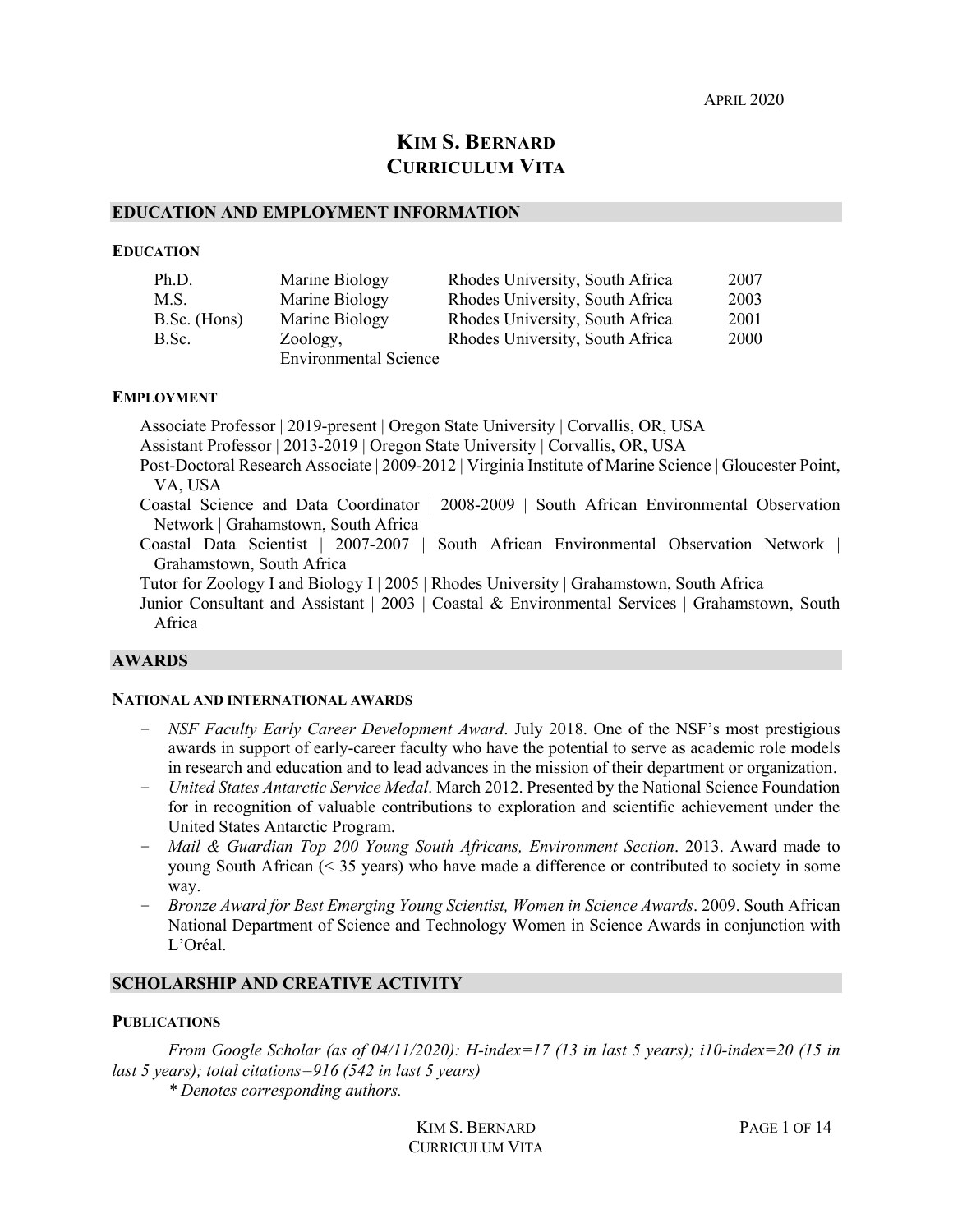*\*\* Denote advisee.*

### **Publications Submitted or in Preparation**

- 1. Barlow DR, Bernard KS, Escobar-Flores P, Palacios DM, Torres LG (2020) Links in the trophic chain: Modeling functional relationships between in situ oceanography, krill, and blue whale distribution under different oceanographic regimes. *Marine Ecology Progress Series*. In revision.
- 2. O'Loughlin JH\*\*, Daly E, Zeman S, Fisher J, Brodeur R, Hurst T, Jacobson K, Bernard KS\*. Spring grazing rates of *Pyrosoma atlanticum* in the Northern California Current. *Progress in Oceanography*. In revision.
- 3. Meyer B, Atkinson A, Bernard KS, Driscoll R, Hill SL, Kawaguchi S, Marshoff E, Maschette D, Perry F, Reid K, Reiss CS, Rombola E, Tarling GA, Thorpe SE, Trathan PN, Zhu GP, Brierley A. New data and new techniques, opens a new era for ecosystem-based management of Antarctic krill. Submitted to *Nature Communications*
- 4. Qualls KM\*\*, Keen EM, Bernard KS, Piccard CR. Environmental drivers of *Euphausia pacifica* and *Thysanoessa spinifera* abundance in the Kitimat Fjord System, BC, Canada. Submitted to *Progress in Oceanography*
- 5. Goodrich C, Oliver MJ, Kohut J, Bernard K, Fraser W, Winsor P, Statscewich H, Fredj E, Cimino M, Patterson-Fraser D, Carvalho F. Putative prey fields aggregate based on vertical migrations and Lagrangian Coherent Structures. In Prep for *Limnology and Oceanography*

# **Peer-Reviewed Publications**

- 1. Hudson K, Oliver MJ, Bernard K, Cimino MA, Fraser W, Kohut J, Statscewich H, Winsor P (2019) Re-evaluating the canyon hypothesis in a biological hotspot in the Western Antarctic Peninsula. Accepted in *Journal of Geophysical Research: Oceans* DOI 10.1029/2019JC015195
- 2. Bernard KS, Gunther, LA\*\*, Mahaffey SH\*\*, Qualls KM\*\*, Sugla M\*\*, Saenz, BT, Cossio AM, Walsh J, Reiss CS (2018) The contribution of ice algae to the winter energy budget of juvenile Antarctic krill in years with contrasting sea ice conditions. *ICES Journal of Marine Science* 76(1): 206-216. DOI 10.1093/icesjms/fsy145
- 3. Kohut J, Oliver M, Bernard KS, Fraser W, Winsor P, Statscewich H, Fredj E, Cimino M, Patterson-Fraser D, Carvalho F (2018) Central place foragers select Lagrangian coherent structures based on foraging strategy. Accepted by *Nature Scientific Reports*
- 4. Kohut JT, Winsor P, Statscewich H, Oliver MJ, Fredj E, Couto N, Bernard K, Fraser W (2018) Variability in summer surface residence time within a Western Antarctic Peninsula biological hotspot. *Philosophical Transactions of the Royal Society* 376(2122): 20170165. DOI 10.1098/rsta.2017.0165
- 5. Bernard KS, Cimino M, Fraser W, Kohut J, Oliver M, Patterson-Fraser D, Schofield OME, Statscewich H, Steinberg DK, Winsor P (2017) Factors that affect the nearshore biomass and aggregation structure of Antarctic krill in a biological hotspot. *Deep Sea Research Part I*. 126: 139- 147. DOI 10.1016/j.dsr.2017.05.008
- 6. Steinberg DK, Ruck KE, Gleiber MR, Garzio LM, Cope JS, Bernard KS, Stammerjohn SE, Schofield OME, Quetin LB, Ross RM (2015) Long-term changes in zooplankton off the Western Antarctic Peninsula. *Deep Sea Research Part I*. 101: 54-70.
- 7. Kohut J, Bernard K, Fraser W, Oliver MJ, Statscewich H, Winsor P, Miles T (2014) Studying the impacts of local oceanographic processes on Adélie penguin foraging ecology. *Marine Technology Society*. 48(5): 25-34.
- 8. Tortell PD, Asher EC, Ducklow HW, Goldman JAL, Dacey JWH, Grzymski JJ, Young JN, Kranz SA, Bernard KS, Morel FMM (2014) Metabolic balance of coastal Antarctic waters revealed by autonomous *p*CO<sub>2</sub> and ΔO<sub>2</sub> /Ar measurements. *Geophysical Research Letters*. 41(19): 6803-6810.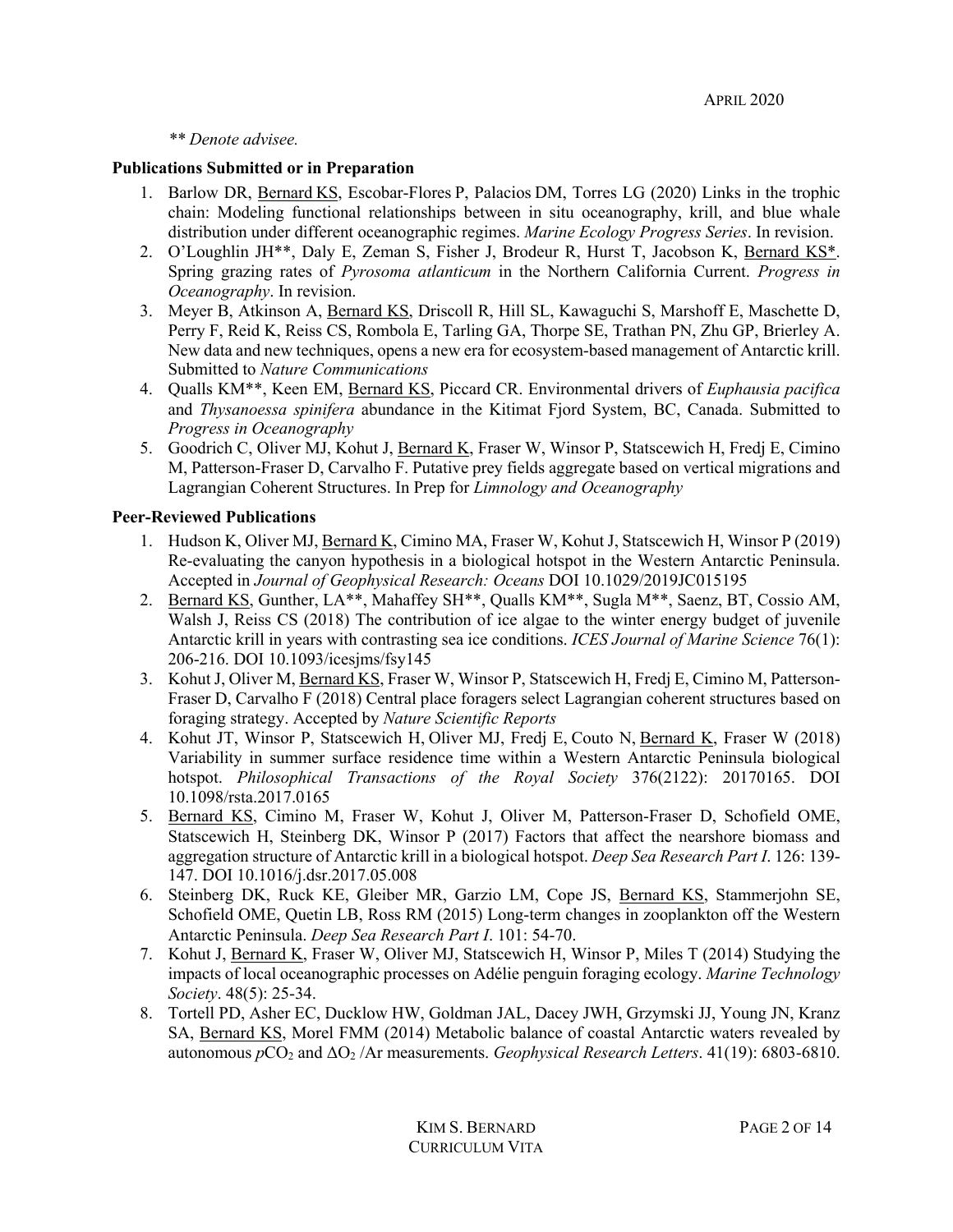- 9. Bernard KS, Steinberg DK (2013) Krill biomass and aggregation structure in relation to tidal cycle in a penguin foraging region off the Western Antarctic Peninsula. *ICES Journal of Marine Science*. 70(4): 834-849.
- 10. Schofield O, Ducklow H, Bernard K, Doney S, Fraser-Patterson D, Gorman K, Martinson D, Meredith M, Saba G, Stammerjohn S, Steinberg D, Fraser W (2013) Penguin biogeography along the West Antarctic Peninsula: Testing the canyon hypothesis with Palmer LTER observations. *Oceanography* 26(3): 204-206.
- 11. Goschen WS, Schumann EH, Bernard KS, Bailey SE, Deyzel SHP (2012) Upwelling and ocean structures off Algoa Bay and the south-east coast of South Africa. *African Journal of Marine Science* 34(4): 525-536.
- 12. Bernard KS, Steinberg DK, Schofield OME (2012) Summertime grazing impact of the dominant macrozooplankton off the Western Antarctic Peninsula. *Deep Sea Research Part I* 62: 111-122.
- 13. Cosa S, Mabinya LV, Olaniran AO, Okoh OO, Bernard K, Deyzel S, Okoh AI (2011) Bioflocculant production by *Virgibacillus* sp. rob isolated from the bottom sediment of Algoa Bay in the Eastern Cape, South Africa. *Molecules* 16(3): 2431-2442.
- 14. Ogunmwonyi IH, Mazomba N, Mabinya L, Ngwenya E, Green E, Akinpelu DA, Olaniran AO, Bernard K, Okoh AI (2010) Studies on the culturable marine actinomycetes isolated from the Nahoon beach in the Eastern Cape Province of South Africa. *African Journal of Microbiology Research* 4(21): 2223-2230.
- 15. Sibanda T, Mabinya LV, Mazomba N, Akinpelu DA, Bernard K, Olaniran AO, Okoh AI (2010) Antibiotic producing potentials of three freshwater actinomycetes isolated from the Eastern Cape Province of South Africa. *International Journal of Molecular Sciences* 11(7): 2612-2623.
- 16. Bernard KS, Froneman PW (2009) The sub-Antarctic euthecosome pteropod, *Limacina retroversa*: Distribution patterns and trophic role. *Deep Sea Research Part I* 56(4): 582-598.
- 17. Hunt BPV, Pakhomov EA, Hosie GW, Siegel V, Ward P, Bernard KS (2008) Pteropods in Southern Ocean Ecosystems: a review. *Progress in Oceanography* 78(3): 193-221.
- 18. Bernard ATF, Ansorge IJ, Froneman PW, Lutjeharms JRE, Bernard KS, Swart NC (2007)**.** Entrainment of Antarctic euphausiids across the Antarctic Polar Front by a cold eddy. *Deep-Sea Research I* 54(10): 1841-1851.
- 19. van Wyk AWW, Froneman PW, Bernard KS, Davies-Coleman MT (2007) New isocopalane diterpene diester from a sub-Antarctic marine nudibranch. *ARKIVOC* ix: 121-128.
- 20. Bernard KS, Froneman PW (2005). Trophodynamics of selected mesozooplankton in the west-Indian sector of the Polar Frontal Zone, Southern Ocean. *Polar Biology* 28: 594-606.
- 21. Pakhomov EA, McClellan JW, Bernard KS, Kaehler S, Montoya JP (2004). Spatial and temporal shifts in stable isotope values of the bottom-dwelling shrimp *Nauticaris marionis* at the sub-Antarctic archipelago. *Marine Biology* 144:317-325.
- 22. Ansorge IJ, Froneman PW, Bernard KS, Bernard A, Lange L, Lukáč, Backeberg B, Blake J, Bland S, Burls N, Davies-Coleman M, Gerber R, Gildenhuys S, Hayes-Foley P, Ludford A, Manzoni T, Robertson E, Southey D, Swart S, Van Rensburg D, Wynne S, Lutjeharms JRE (2004). Further investigations on the sources of mesoscale variability in the Antarctic Circumpolar Current at the South-West Indian Ridge. *South African Journal of Science* 100: 319-323.
- 23. Froneman PW, Bernard KS (2004). Trophic cascading in the Polar Frontal Zone of the Southern Ocean in austral autumn 2002. *Polar Biology* 27:112-118.
- 24. Bernard KS, Froneman PW (2003). Mesozooplankton community structure and grazing impact in the Polar Frontal Zone during austral autumn 2002. *Polar Biology* 26:268-275.
- 25. Bernard KS, Froneman PW (2002). Mesozooplankton community structure in the Southern Ocean upstream of the Prince Edward Islands. *Polar Biology* 25:597-604.
- 26. Froneman PW, Ansorge IJ, Vumazonke L, Gulekana K, Webb AM, Leukes W, Risien CM, Thomalla S, Bernard KS, Hermes J, Knott M, Anderson D, Hargey N, Jennings M, Veitch J, Lutjeharms JRE, McQuaid CD (2002). Physical and biological variability in the Antarctic Polar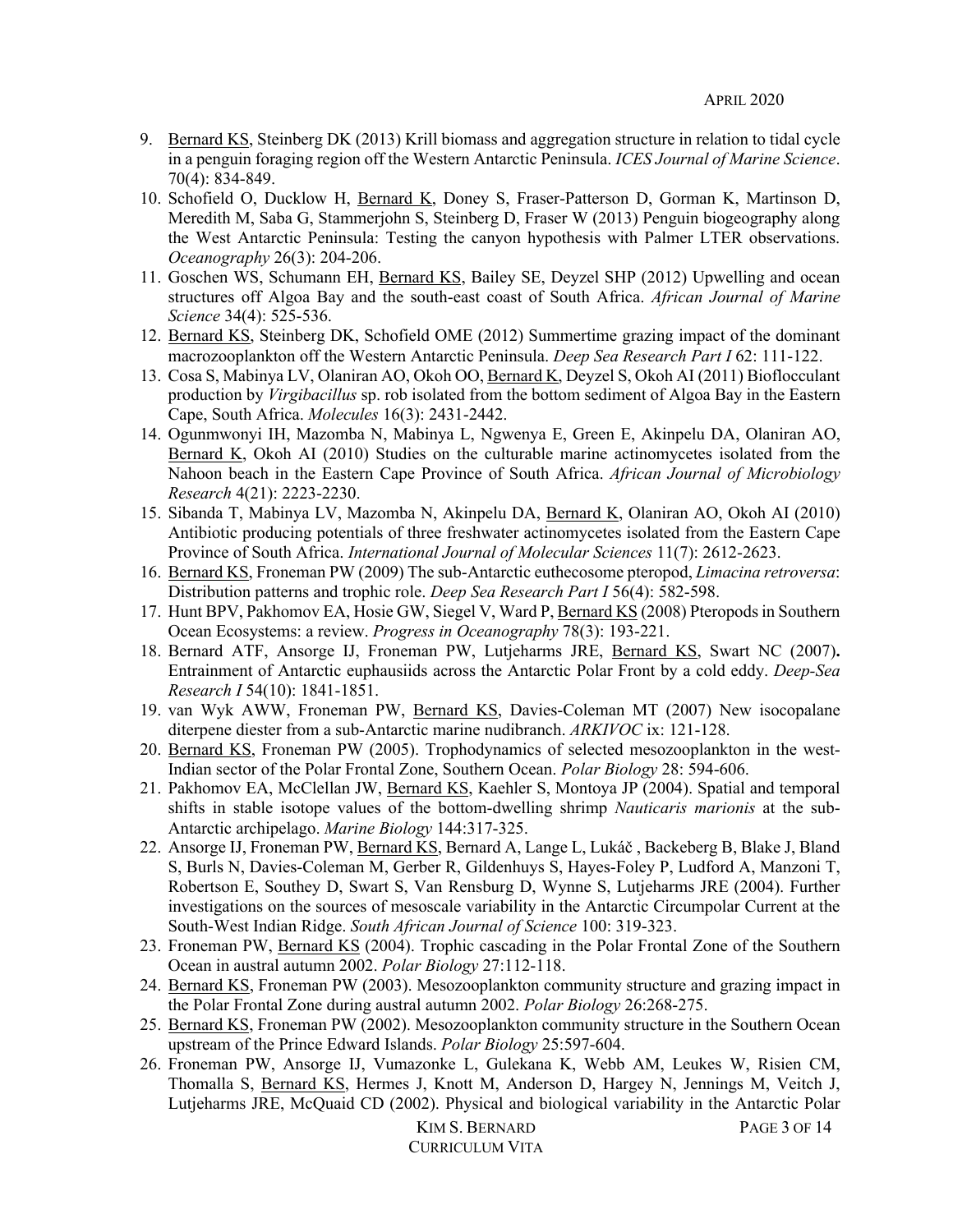Frontal Zone: Report on the research cruise 103 of the M.V. *S.A. Agulhas*. *South African Journal of Science* 98:534-536.

### **Reports (Non-Peer Reviewed)**

- 1. Bernard KS, Paterson AW (2008). South African Environmental Observation Network (SAEON) Elwandle Node Science Plan and Implementation Strategy. Versions 1-4. Grahamstown, South Africa.
- 2. Paterson AW, Bernard KS (2008). South African Environmental Observation Network (SAEON) Elwandle Node Business Plan 2008/09. Version 4. Grahamstown, South Africa.
- 3. Bernard KS, Jennings ME (2006). Research report: Preliminary findings of the pteropod survey conducted during ANTXXIII/2.
- 4. Ansorge IJ, Bernard KS (2005). DEIMEC IV 2005: Hydrographic and Biological Data Report. UCT Oceanographic Report 05-1.

# **Book Chapters (Non-Peer Reviewed)**

- 1. Bernard K, Bernard A (2017). An overview of the impacts of global change on South Africa's coasts and oceans. In Mambo J, Faccer K (eds) Understanding the Social & Environmental Implications of Global Change. South African Risk and Vulnerability Atlas, Second Edition. 93- 104.
- 2. Bernard KS (2011). The impacts of ocean acidification on a keystone Southern Ocean species. In Zietsman L (ed) Observations on Environmental Change. South African Environmental Observation Network, Pretoria. 303 pp.
- 3. Bernard KS, Goshen WS, Hermes JC (2011). Climate change and coastal upwelling. Potential implications for South African marine resources. In Zietsman L (ed) Observations on Environmental Change. South African Environmental Observation Network, Pretoria. 303 pp.

## **PROFESSIONAL MEETINGS, SYMPOSIA, AND CONFERENCES**

- 1. Bernard KS, Steinke KB, Fontana JM. The effect of autumn and winter diet on the physiology of juvenile Antarctic krill. *Ocean Sciences Meeting 2020*, San Diego, CA. 16 – 21 February 2020.
- 2. Steinke KB, Bernard KS, Ross R, Quetin L. The environmental drivers of the physiological condition of juvenile and mature female Antarctic krill: Implications for krill recruitment. *Ocean Sciences Meeting 2020*, San Diego, CA. 16 – 21 February 2020.
- 3. Fontana JM, Bernard KS. Circadian Rhythms in Respiration Rates of juvenile Antarctic krill. *Ocean Sciences Meeting 2020*, San Diego, CA. 16 – 21 February 2020.
- 4. Brodeur RD, Bernard KS, Sutherland KR. Causes and consequences of the great pyrosome bloom in the Northern California Current. *6th International Jellyfish Bloom Symposium*, Cape Town, South Africa. 4 – 6 November 2019.
- 5. O'Loughlin JH, Daly EA, Zeman S, Fisher JL, Brodeur RD, Hurst TP, Bernard KS. Implications of Pyrosoma atlanticum grazing on phytoplankton standing stocks in the Northern California Current. *6th International Jellyfish Bloom Symposium*, Cape Town, South Africa. 4 – 6 November 2019.
- 6. Kohut J, Winsor P, Statscewich H, Olive M, Fredj E, Couto N, Bernard K, Fraser W. Horizontal advection critical for maintaining an Antarctic biological hotspot. *2019 IEEE/OES 12th Currents, Waves, Turbulence Measurement and Applications Workshop*, San Diego, CA. 10 – 13 March 2019.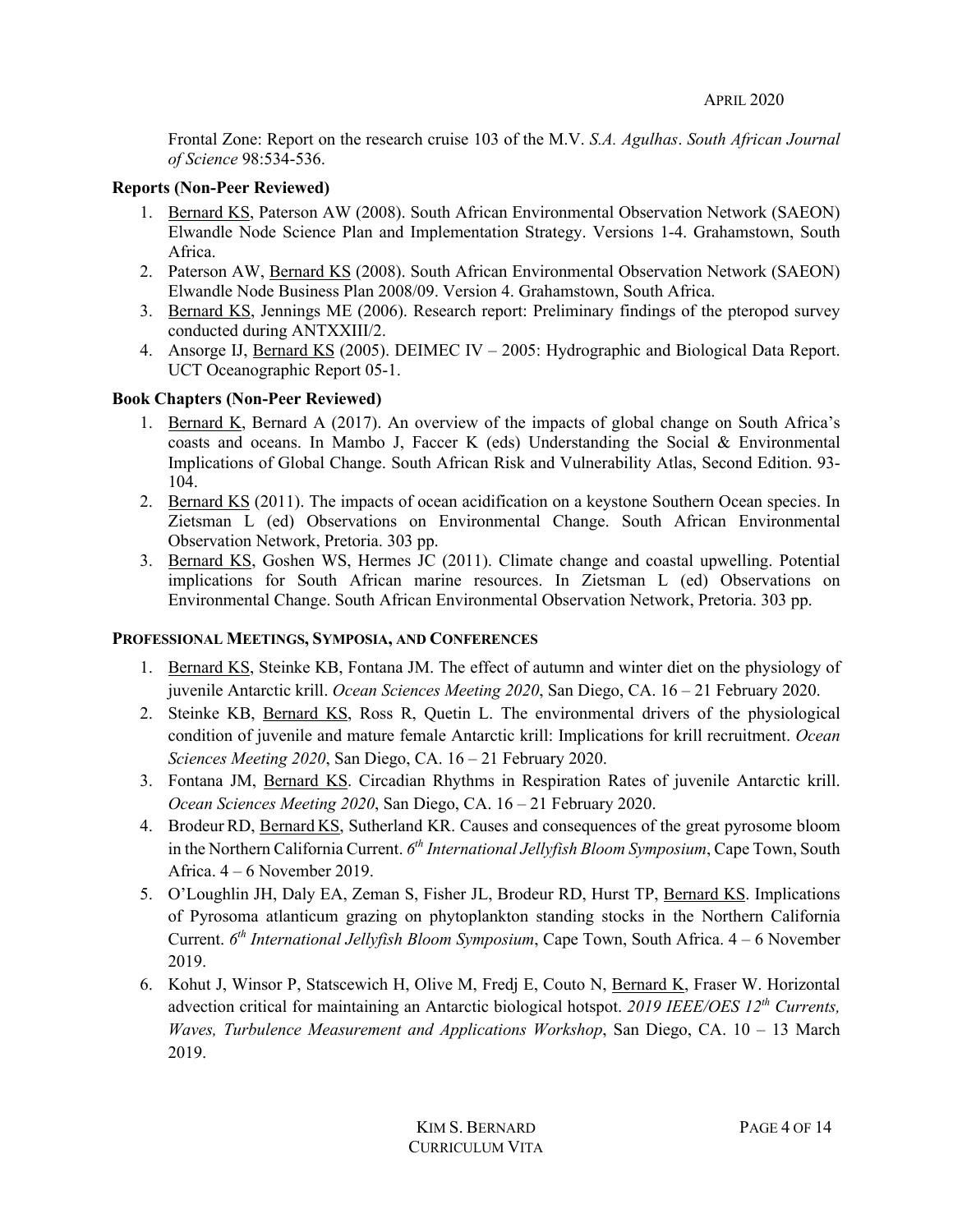- 7. Statscewich H, Kohut J, Winsor P, Oliver M, Miles T, Bernard K, Fraser W. Ocean circulation patterns in Palmer Deep. *2019 IEEE/OES 12th Currents, Waves, Turbulence Measurement and Applications Workshop*, San Diego, CA. 10 – 13 March 2019.
- 8. Brodeur RD, Bernard K, Sutherland KR, Sorensen HL, Blondheim ON. Causes and consequences of the great pyrosome bloom in the Northern California Current. *Science Board Symposium, PICES Annual Meeting*, Yokohama, Japan. 25 October – 4 November 2018.
- 9. Barlow D\*\*, Palacios DM, Bernard KS, Escobar-Flores P, Sutton P, Torres LG. Cloudy with a chance of whales: Forecasting blue whale occurrence to mitigate industrial impacts based on tiered, bottom-up models. *Society for Conservation Biology Oceania Congress*, Willington, Aotearoa, New Zealand,  $3 - 5$  July 2018.
- 10. Qualls KM\*\*, Keen EM, Bernard KS, Picard CR. Environmental drivers of euphausiid abundance in the Kitimat Fjord System, BC. *ASLO 2018 Summer Meeting, Water Connects*, Victoria, BC, Canada. 10 – 15 June 2018.
- 11. Goodrich C, Oliver MJ, Kohut JT, Cimino MA, Miles TN, Nazzaro L, Winsor P, Statscewich H, Fredj E, Bernard K, Patterson-Fraser D, Fraser W. Project CONVERGE: Krill distribution in Palmer Deep Canyon on the West Antarctic Peninsula. *Mid-Atlantic American Fisheries Society Meeting*, St. Jones National Estuarine Research Reserve, Delaware. 26 – 27 October 2017.
- 12. Goodrich C, Kohut J, Cimino M, Miles T, Palamara L, Winsor P, Statscewich H, Fredj E, Bernard K, Fraser W, Patterson-Fraser D, Oliver MJ. Krill distribution in Palmer Deep Canyon on the West Antarctic Peninsula. *XIIth SCAR Biology Symposium*. Leuven, Belgium. 10-14 July 2017.
- 13. Kohut J, Bernard K, Fraser W, Oliver M, Winsor P, Statscewich H, Cimino M, Patterson-Fraser D, Miles T, Carvalho F. Project CONVERGE: Impacts of local oceanographic processes on Adélie penguin foraging ecology. Developing the West Antarctic Peninsula International Network within SOOS. *SOOS WAP Working Group Meeting*. Cambridge, UK. 15 – 16 May 2017.
- 14. Oliver M, Kohut J, Moline M, Nazzaro L, Miles T, Bernard K, Fraser W, Patterson-Fraser D, Irwin A, Cimino M, Winsor P, Statscewich H, Fredj E. Adélie Penguin Foraging Location Predicted by Tidal Regime Switching. *NSF Mobility Workshop*, The Ohio State University, Columbus, OH. 11 – 12 May 2017.
- 15. Walsh J, Reiss C, Bernard K, Watters G. How critical is sea ice for the overwinter survival of Antarctic krill? Oral presentation by first author. *XIIth Scientific Committee on Antarctic Research Biology Symposium*. Leuven, Belgium. 10 – 14 July 2017.
- 16. Kohut J, Bernard K, Fraser W, Oliver M, Winsor P, Statscewich H, Cimino M, Patterson-Fraser D, Miles T, Carvalho F. Project CONVERGE: Impacts of local oceanographic processes on Adélie penguin foraging ecology. *Gordon Research Conference: Polar Marine Science*. Ventura, CA. 26 – 31 March 2017.
- 17. Oliver MJ, Kohut J, Bernard K, Fraser W, Winsor P, Statscewich H, Cimino M, Patterson-Fraser D, Miles T, Carvalho F. Project CONVERGE: Estimated physical and biological decorrelation time and space scales from coordinated AUV observations in coastal Antarctica. *Gordon Research Conference: Polar Marine Science*, Ventura, CA. 26 – 31 March 2017.
- 18. Bernard KS, Gunther LA\*\*, Mahaffey SH\*\*, Qualls KM\*\*, Sugla M\*\*, Dietrich KS, Driscoll RM, Reiss C. The contribution of an algal diet to the winter energy budget of Antarctic krill in the northern sector of the Western Antarctic Peninsula. Poster presented by LA Gunther. *2017 American Society for Limnology and Oceanography Meeting*. Honolulu, Hawai'i. 26 February – 3 March 2017.
- 19. ICES/PICES 6<sup>th</sup> Zooplankton Production Symposium. Session 7: Zooplankton in High Latitudes. **Invited Session Co-Convener**. Bergen, Norway. May 9-13, 2016.
- 20. Bernard K, Cimino M, Fraser W, Kohut J, Oliver M, Patterson-Fraser D, Paxton D, Raycroft S, Statscewich H, Steinberg D, Winsor P. Antarctic krill cohort determines dominant aggregation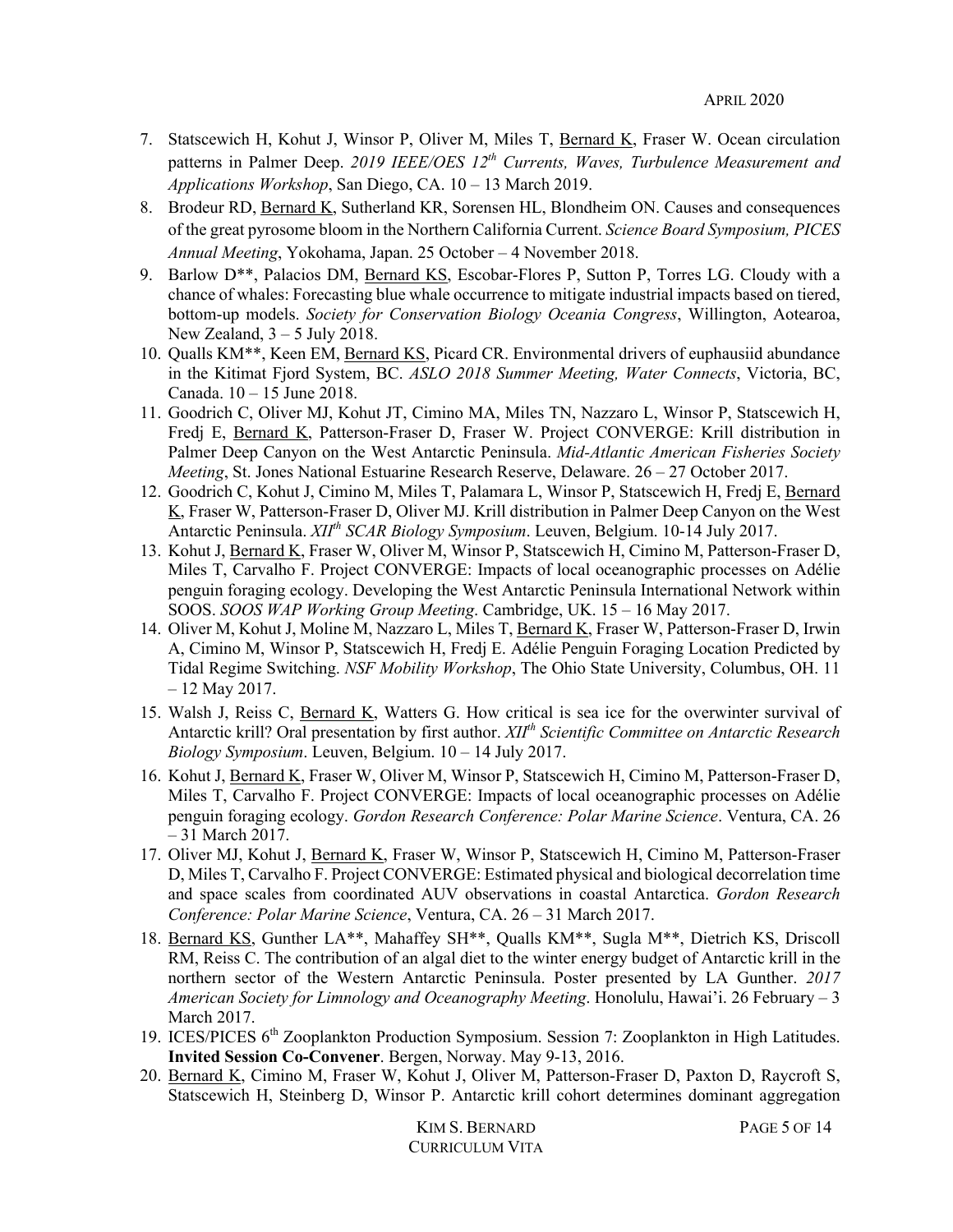structure. **Invited poster presentation**. *2016 Ocean Sciences Meeting*. New Orleans, Louisiana. February 22-26, 2016.

- 21. Kohut J, Palamara L, Miles T, Bernard K, Fraser W, Patterson-Fraser D, Oliver M, Cimino M, Winsor P, Statscewich H, Fredj E. Project CONVERGE: Impacts of local oceanographic processes on Adélie penguin foraging ecology. Oral presentation by first author. *2016 Ocean Sciences Meeting*. New Orleans, Louisiana. February 22-26, 2016.
- 22. Statscewich H, Kohut J, Winsor P, Oliver M, Fraser W, Bernard K, Cimino M, Todoroff K. Project CONVERGE: Initial results from the mapping of surface currents in Palmer Deep. Poster presentation by first author. *2016 Ocean Sciences Meeting*. New Orleans, Louisiana. February 22- 26, 2016.
- 23. Oliver M, Kohut J, Cimino M, Winsor P, Statscewich H, Miles T, Todoroff K, Carvalho F, Bernard K, Fraser W, Patterson-Fraser D. Project CONVERGE: Estimated physical and biological decorrelation time and space scales from coordinated AUV observations in coastal Antarctica. Poster presentation by first author. *2016 Ocean Sciences Meeting*. New Orleans, Louisiana. February 22-26, 2016.
- 24. Bernard K, Paxton D, Cimino M, Oliver M, Fraser W, Steinberg D. Tidal variability in nearshore Antarctic krill distribution patterns in an Adélie penguin foraging hotspot. Oral presentation. *33rd Scientific Committee for Antarctic Research (SCAR) Open Science Conference*. Auckland, New Zealand. August 25-28, 2014.
- 25. Bernard KS, Fraser WR, Steinberg DK. Krill distribution and Adélie penguin diet and Anvers and Avian Islands, Western Antarctic Peninsula. Poster presentation. *2012 Ocean Sciences Meeting*. Salt Lake City, Utah. February 20-24, 2012.
- 26. Bernard KS, Steinberg DK, Schofield OME. Summer grazing impact of the dominant macrozooplankton in the Western Antarctic Peninsula. Oral presentation. *31st Scientific Committee for Antarctic Research (SCAR) Open Science Conference*. Buenos Aires, Argentina. August 3-6, 2010.
- 27. Bernard K, Bornman T, Goschen W, Campbell E, Deyzel S. Summertime near-shore upwelling off Port Alfred, Eastern Cape: Implications for biological productivity and biogeochemistry. Poster presentation. *SAEON Elwandle Node Open Day*. Port Elizabeth, South Africa. March 25, 2010.
- 28. Dali L\*\*, Bernard KS, Froneman PW, Paterson AW. Baseline investigation towards long term monitoring in zooplankton dynamics in Algoa Bay, South Africa. Poster presentation by first author (Graduate Student). *SAEON Elwandle Node Open Day*. Port Elizabeth, South Arica. March 25, 2010.
- 29. Goschen W, Schumann E, Bernard K, Paterson A. Aspects of some physical oceanographic processes occurring in northern Algoa Bay. Poster presentation by first author. *SAEON Elwandle Node Open Day*. March 25, 2010.
- 30. Bernard KS, Hunt BPV, Pakhomov EA, Hosie GW, Siegel V, Ward P. Potential implications of a decline in Southern Ocean pteropod densities due to ocean acidification. Oral presentation. *13th Southern African Marine Science Symposium (SAMSS)*. Cape Town. June 29 – July 3, 2008.
- 31. Bernard ATF, Ansorge IJ, Froneman PW, Lutjeharms JRE, Bernard KS, Swart N. Entrainment of Antarctic euphausiids across the Antarctic Polar Front by a cold eddy. Oral presentation by first author. *13th Southern African Marine Science Symposium (SAMSS)*. Cape Town. June 29 – July 3, 2008.
- 32. Hermes JC, Bernard K, Paterson A, Pauw J. An introduction to the South African Environmental Observation Network's two marine nodes – Elwandle and Egagasini. Plenary presentation by first author. *13th Southern African Marine Science Symposium (SAMSS)*. Cape Town. June 29 – July 3, 2008.
- 33. Dali L\*\*, Bernard KS, Froneman PW, Paterson AW. Spatial dynamics of mesozooplankton in Algoa Bay, South Africa. Poster presentation by first author (Graduate Student). *13th Southern African Marine Science Symposium (SAMSS)*. Cape Town. June 29 – July 3, 2008.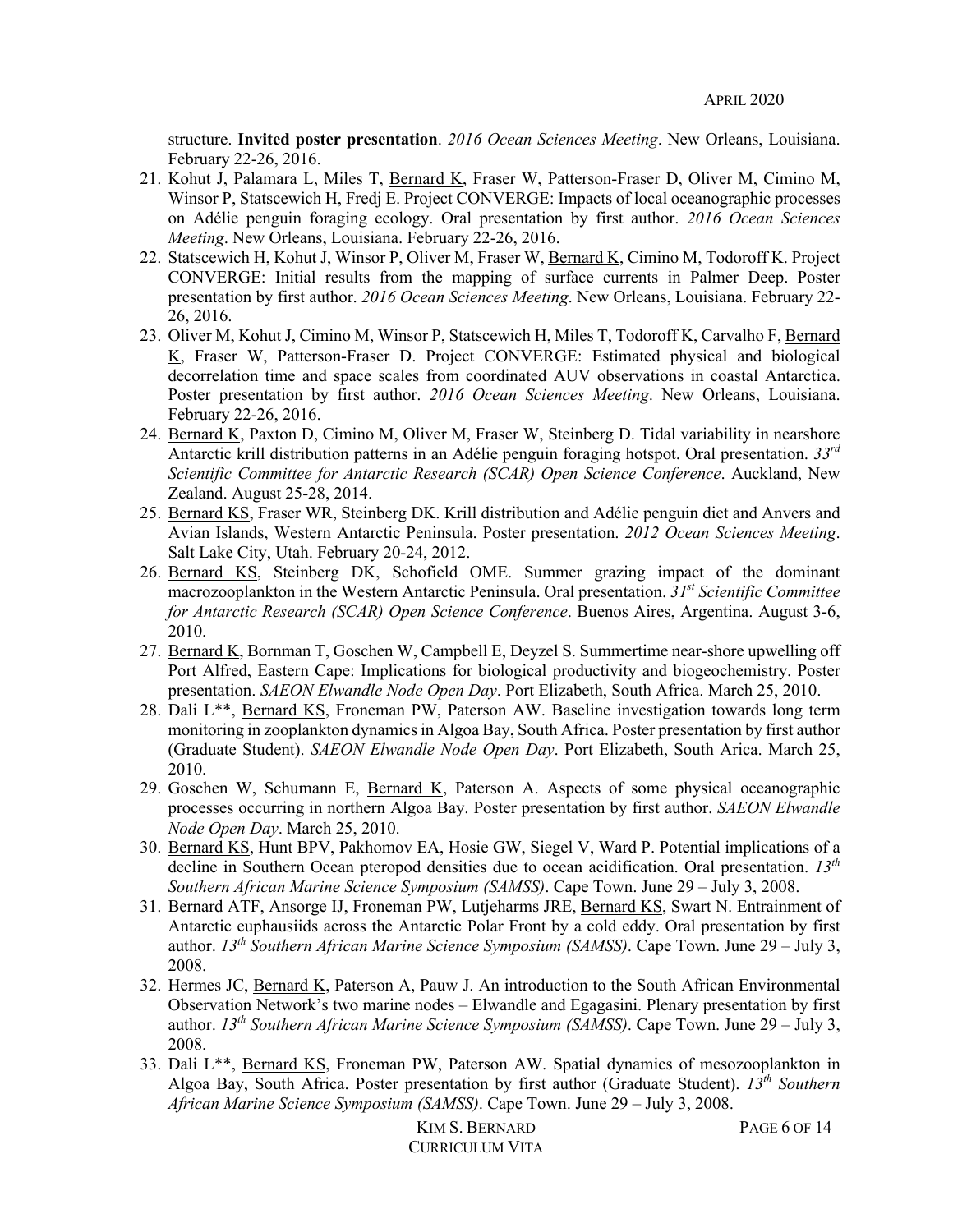- 34. Goschen W, Hermes J, Bernard K, Paterson A, Chuntharpursat A, Pauw J, Grant T, Drapeau L. Towards a data management system for long term monitoring of the marine systems around Southern Africa. Poster presentation by first author. *13th Southern African Marine Science Symposium (SAMSS)*. Cape Town. June 29 – July 3, 2008.
- 35. Bernard KS, Froneman PW. Implications of the potential removal of a keystone sub-Antarctic species due to ocean acidification. Poster presentation. *Effects of Climate Change on the World's Oceans – International Symposium.* Gijón, Spain. May 19-23, 2008. Dr. Albrecht Götz, presented the poster on my behalf.
- 36. Bernard KS, Froneman PW. The ecological role of the thecosome pteropod, *Limacina retroversa*, in the Polar Frontal Zone. Oral presentation. *29th Scientific Committee for Antarctic Research (SCAR) Open Science Conference*. Hobart, Australia. July 12-14, 2006.
- 37. Bernard KS, Froneman PW. The trophic role of the thecosome pteropod, *Limacina retroversa*, in the Polar Frontal Zone of the Southern Ocean. Oral presentation. *12th Southern African Marine Science Symposium (SAMSS)*. Durban, South Africa. 2005.
- 38. Bernard KS, Froneman PW, McQuaid CD. Zooplankton community structure and grazing impact in the Polar Frontal Zone of the Southern Ocean during austral autumn 2002. Poster presentation. *28th Scientific Committee for Antarctic Research (SCAR) Open Science Conference*. Bremen, Germany. 2004.
- 39. Bernard KS, Froneman PW. Ecological role of mesozooplankton in the Polar Frontal Zone. Oral presentation. *9th International Conference on Copepoda (ICOC)*. Keelung, Taiwan. 2002.
- 40. Bernard KS, Froneman PW, McQuaid CD. Mesozooplankton community in the upstream region of the Prince Edward Islands (Southern Ocean). Oral presentation. *11th Southern African Marine Science Symposium (SAMSS)*. Swakopmond, Namibia. 2002.

### **SELECTED INVITED SEMINARS**

- 1. Bernard KS. "Antarctic krill overwintering strategies in the Bransfield Strait." School of Oceanography, University of Washington. Invited speaker. Seattle, WA. November 2017.
- 2. Bernard KS. "The Role of Phytoplankton in the Winter Diet of Antarctic Krill". Institute for the Oceans and Fisheries Fall Seminar Series, University of British Columbia. Invited speaker. Vancouver, BC, Canada. October 2016.
- 3. Bernard KS. "Aggregation characteristics of Antarctic krill". Andrews Forest Long Term Ecological Research project, Monthly Meeting. Invited speaker. Corvallis, OR. April 2016.
- 4. Bernard KS, Paxton D, Steinberg DK. "Regional and temporal variability in krill distribution patterns and densities: From the sub-mesoscale to the macroscale". Palmer Antarctic Long Term Ecological Research project, Annual Meeting. Invited speaker. Williamsburg, VA. October 2014.
- 5. Bernard KS. "Why Sea Ice Matters from the perspective of larval Antarctic krill". Ocean Ecology and Biogeochemistry (OEB) Seminar Series. College of Earth, Ocean, and Atmospheric Sciences (CEOAS), Oregon State University. Corvallis, OR. May 2014.
- 6. Bernard KS. "The Influence of Key Antarctic Zooplankton and Food Web Dynamics". Hatfield Marine Science Center. Invited speaker. Newport, OR. November 2013.
- 7. Bernard KS. "Climate Change Along the Western Antarctic Peninsula". Dean's List Lecture, Invited Speaker. Rhodes University, Grahamstown, South Africa. April 2012.
- 8. Bernard KS. "Climate Change in Antarctica". South African Institute for Aquatic Biodiversity (SAIAB) Winter School, Invited Speaker. Grahamstown, South Africa. July 2009.

#### **GRANT AND CONTRACT SUPPORT**

| <b>Title</b> | Role | $\bf{A}$ genc $\bf{v}$ | <b>Duration</b><br>Amount |
|--------------|------|------------------------|---------------------------|
|              |      |                        |                           |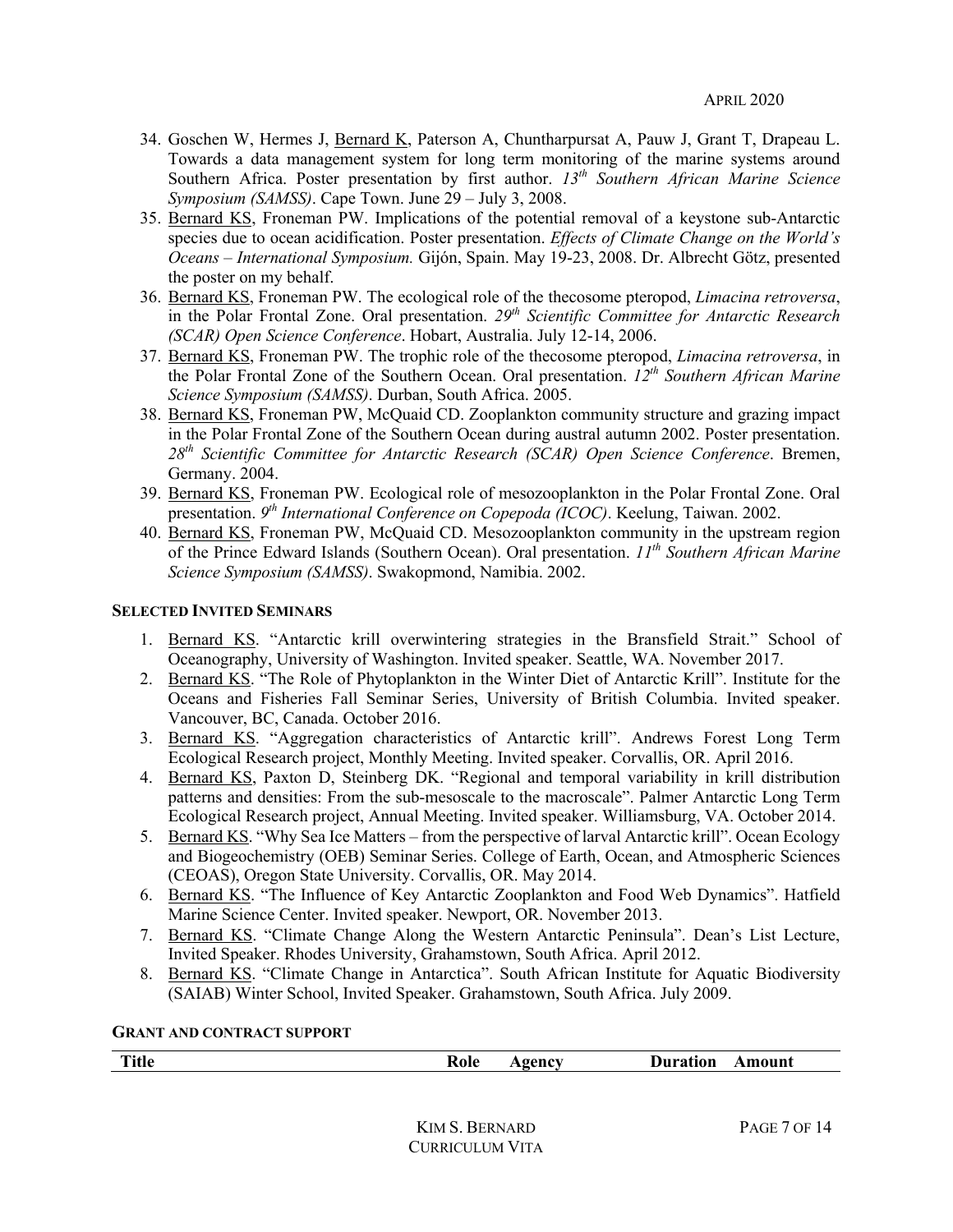| CAREER: "The Omnivore's Dilemma": The                                                   | PI      | <b>NSF</b>                  | 09/18                    | \$576,174          |
|-----------------------------------------------------------------------------------------|---------|-----------------------------|--------------------------|--------------------|
| effect of autumn diet on winter physiology<br>and condition of juvenile Antarctic krill |         |                             | 08/23                    |                    |
| Collaborative Research: Physical                                                        | PI.     | <b>NSF</b>                  | $06/18-$                 | \$264,575          |
| mechanisms driving food web focusing in                                                 |         |                             | 05/21                    |                    |
| Antarctic biological hotspots                                                           |         |                             |                          |                    |
| RAPID: The ecological role of Pyrosoma                                                  | PI      | <b>NSF</b>                  | $06/18-$                 | \$190,378          |
| <i>atlanticum</i> in the Northern California                                            |         |                             | 05/19                    |                    |
| Current                                                                                 |         |                             |                          |                    |
| Diet, energy budget and predation impact of                                             | PI      | OR Sea Grant                | $06/17 -$                | \$9,996            |
| early-juvenile coastal Pacific hake in the                                              |         |                             | 06/18                    |                    |
| Northern California Current                                                             |         |                             |                          |                    |
| **Building the STEM Pipeline through                                                    | $Co-PI$ | <b>State Funded</b>         | $09/17 -$                | \$100,000          |
| Oceangoing Research and Near-Peer                                                       |         | Ship Days                   | 08/19                    |                    |
| Mentoring                                                                               |         |                             |                          |                    |
| **Tracking Ocean Acidification, Hypoxia,                                                | PI      | <b>State Funded</b>         | $09/15 -$                | \$200,000          |
| and Zooplankton Community Response<br>through Experiential Research Education           |         | Ship Days                   | 08/17                    |                    |
| Collaborative research: Impacts of local                                                | PI      | <b>NSF</b>                  | $06/13 -$                | \$165,000          |
| oceanographic processes on Adélie Penguin                                               |         |                             | 08/17                    |                    |
| foraging ecology over Palmer Deep                                                       |         |                             |                          |                    |
| Wind-enhanced upwelling off the Eastern                                                 | PI      | $NRF1$ and MCM <sup>2</sup> | $01/08 -$                | ZAR290,500         |
| Cape coast, north of Algoa Bay:                                                         |         |                             | 12/09                    | $(\sim USS36,000)$ |
| Implications for biological productivity and                                            |         |                             |                          |                    |
| biogeochemistry                                                                         |         |                             |                          |                    |
| Digitizing historical datasets from the                                                 | PI      | SAEON <sup>3</sup>          | $01/08 -$                | ZAR22,000          |
| biological oceanographic research of the                                                |         |                             | 12/08                    | $(*\$2,750)$       |
| Southern Ocean Group                                                                    |         |                             |                          |                    |
| $\mathcal{L} = \mathcal{L} = \mathbb{C} \cup \mathbb{C}$<br>0.111                       |         | $1$ Maticard D.             | $1.$ $\Gamma$ and $1.41$ | $2 \Delta L$       |

Acronyms for South African funding agencies: <sup>1</sup> National Research Foundation; <sup>2</sup> Marine and Coastal Management; <sup>3</sup> South African Environmental Observation Network

\*\* Denotes funding for ship time only.

# **MAJOR SEAGOING/FIELD EXPEDITIONS**

| Date               | <b>Research Vessel/</b>      | <b>Project/Class</b> | Role                          |
|--------------------|------------------------------|----------------------|-------------------------------|
|                    | <b>Field Location</b>        |                      |                               |
| Apr 9-Oct 13, 2019 | Palmer Station, Antarctica   | <b>CAREER</b>        | <b>Station Science Leader</b> |
| Sep 21-28, 2018    | R.V. Oceanus                 | <b>STEM Pipeline</b> | Scientist                     |
| Oct 31-Nov 3, 2017 | R.V. Oceanus                 | <b>OAH</b>           | <b>Chief Scientist</b>        |
| Mar 25-29, 2017    | R.V. Oceanus                 | OC295                | Instructor                    |
| Aug 2016           | R.V.I.B. Nathaniel B. Palmer | NOAA AMLR            | Invited Scientist             |
| Jun 16-25, 2016    | Toolik Field Station, AK     | Arctic LTER          | Invited Collaborator          |
| Mar 22-25, 2016    | R.V. Oceanus                 | OC <sub>295</sub>    | Instructor                    |
| Feb 15-17, 2016    | R.V. Oceanus                 | C-CAW                | Invited Scientist             |
| Jan 22-26, 2016    | R.V. Oceanus                 | C-CAW                | <b>Invited Scientist</b>      |
| Ma 26, 2015        | R.V. Elakha                  | OC521                | Instructor                    |
| Mar 24-27, 2015    | R.V. Oceanus                 | OC <sub>295</sub>    | Instructor                    |
| Nov 2014-Mar 2015  | Palmer Station, Antarctica   | <b>CONVERGE</b>      | Principal Investigator        |
| Oct 8-11, 2014     | R.V. Point Sur               | <b>UNOLS</b>         | Co-Chief Scientist            |
| Jan-Mar $2014$     | Palmer Station, Antarctica   | <b>CONVERGE</b>      | Principal Investigator        |
|                    | <b>KIM S. BERNARD</b>        |                      | <b>PAGE 8 OF 14</b>           |

CURRICULUM VITA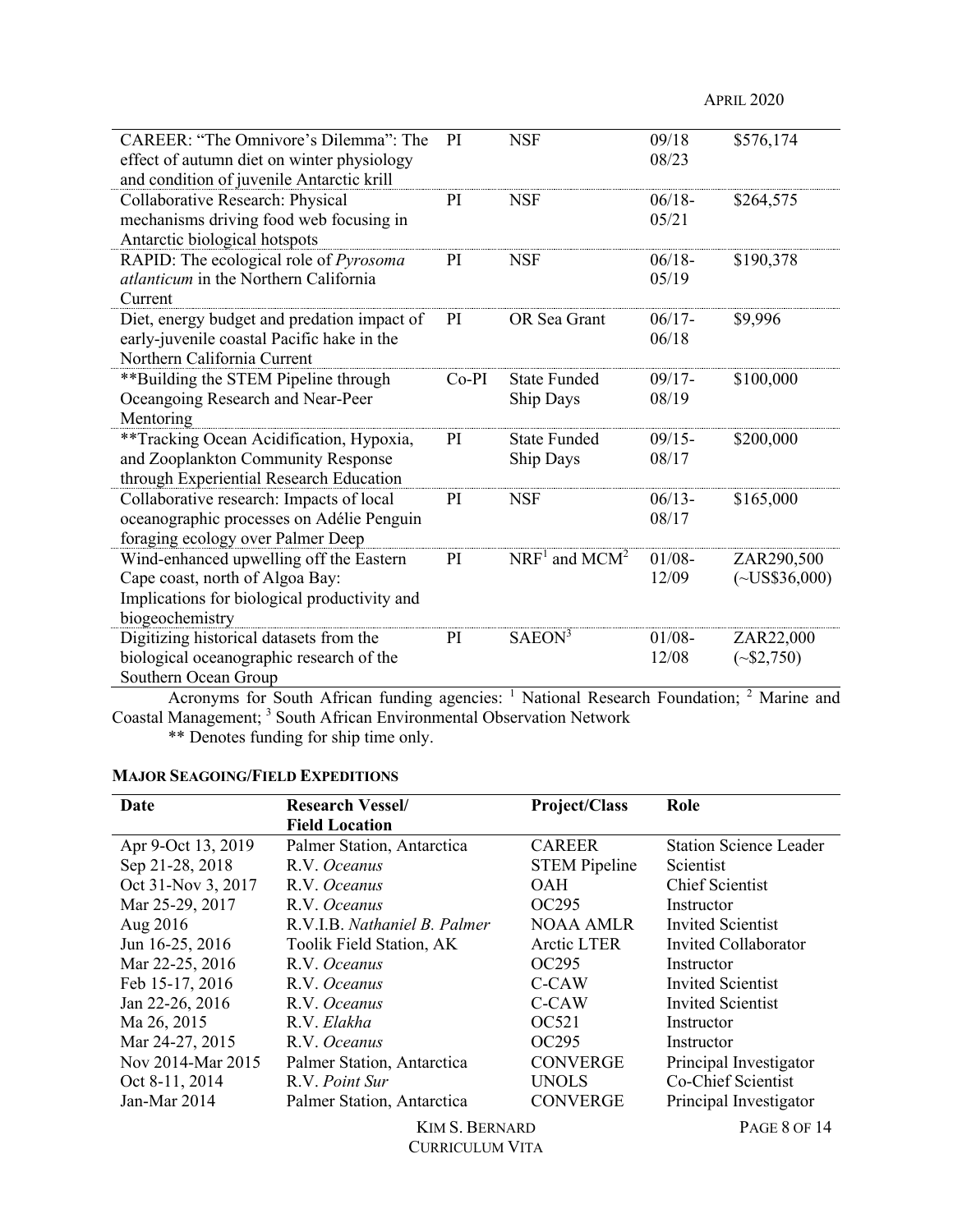APRIL 2020

| Date              | <b>Research Vessel/</b>      | Project/Class         | Role                     |
|-------------------|------------------------------|-----------------------|--------------------------|
|                   | <b>Field Location</b>        |                       |                          |
| Jan 2013          | R.V. Point Sur               | Palmer LTER           | <b>Chief Scientist</b>   |
| Mar 2012-Dec 2013 | Palmer Station, Antarctica   | Palmer LTER           | Field Team Leader        |
| Oct 2011-Feb 2012 | Palmer Station, Antarctica   | Palmer LTER           | Field Team Leader        |
| Jan 2011          | A.R.S.V. Laurence M. Gould   | Palmer LTER           | Scientist                |
| Oct 2010-Apr 2011 | Palmer Station, Antarctica   | Palmer LTER           | Field Team Leader        |
| Jan 2010          | A.R.S.V. Laurence M. Gould   | Palmer LTER           | Scientist                |
| <b>Nov 2008</b>   | R.V. Dr. Fridtjof Nansen     | <b>ASCLME</b>         | Scientist                |
| Oct 2008          | R.V. Dr. Fridtjof Nansen     | <b>ASCLME</b>         | Scientist                |
| Nov 2005-Jan 2006 | R.V. Polarstern              | <b>LAKRIS</b> Project | <b>Invited Scientist</b> |
| Apr 2005          | M.V. S.A. Agulhas            | SOG                   | Group Leader             |
| Nov-Dec 2004      | M.V. Akademik Sergey Vavilov | Goodhope II           | Group Leader             |
| Apr 2004          | M.V. S.A. Agulhas            | SOG                   | Student                  |
| Apr 2002          | M.V. S.A. Agulhas            | SOG                   | Student                  |
| Apr 2001          | M.V. S.A. Agulhas            | <b>SOG</b>            | Student                  |
| Apr 2000          | M.V. S.A. Agulhas            | SOG                   | Student                  |

CAREER = NSF Career Award "The Omnivore's Dilemma"; STEM Pipeline = Outreach and education cruise; OAH = Ocean Acidification and Hypoxia study; NOAA AMLR = National Oceanography and Atmospheric Administration, Antarctic Marine Living Resources; LTER = Long Term Ecological Research; OC295 = Introduction to Field Oceanography Class;C-CAW = Coastal Carbon in the Winter;OC521 = Applied Ecology & Biogeochemistry Class; CONVERGE is not an acronym; UNOLS = University-National Oceanographic Laboratory System, Chief Scientist Training; ASCLME = Agulhas-Somali Current Large Marine Ecosystem Project, operated by the United Nations Environment Programme; LAKRIS Project = Lazarev Sea Antarctic Krill Survey, operated by the Alfred-Wegener Institute for Polar and Marine Research; SOG = Southern Ocean Group, Rhodes University.

#### **TEACHING AND ADVISING**

#### **Credit courses taught at OSU**

| Course No. | <b>Title</b>                       | <b>Credit</b><br>Hour | No. of<br><b>Students</b> | No. of<br><b>TAs</b> | Term, Year   |
|------------|------------------------------------|-----------------------|---------------------------|----------------------|--------------|
| OC334      | Polar Oceanography (WIC)           | 3                     | 11                        | 0                    | Spring, 2014 |
| $OC295*$   | Introduction to Field Oceanography | 3                     | 10                        | $\boldsymbol{0}$     | Spring, 2015 |
| OC334      | Polar Oceanography (WIC)           | 3                     | 13                        | $\theta$             | Spring, 2015 |
| $OC295*$   | Introduction to Field Oceanography | 3                     | 13                        |                      | Winter, 2016 |
| OC334      | Polar Oceanography (WIC)           | 3                     | 11                        |                      | Spring, 2016 |
| OC295      | Introduction to Field Oceanography | 3                     | 14                        | $\theta$             | Winter, 2017 |
| OC334      | Polar Oceanography (WIC)           | 3                     | 25                        |                      | Spring, 2017 |
| OC334      | Polar Oceanography (WIC)           | 3                     | 20                        |                      | Spring, 2018 |
| OC334      | Polar Oceanography (WIC)           | 3                     | 19                        |                      | Winter, 2019 |

\* Denotes classes where I have been listed as co-instructor.

#### **Graduate Student Advising**

|              |                |               | <b>Date Entered</b> | <b>Graduation</b> |         |
|--------------|----------------|---------------|---------------------|-------------------|---------|
| <b>Name</b>  | Major          | <b>Degree</b> | Program             | Date              | Role    |
| Luzuko Dali* | Marine Biology | M.S.          | Jan 2008            | Apr 2010          | Advisor |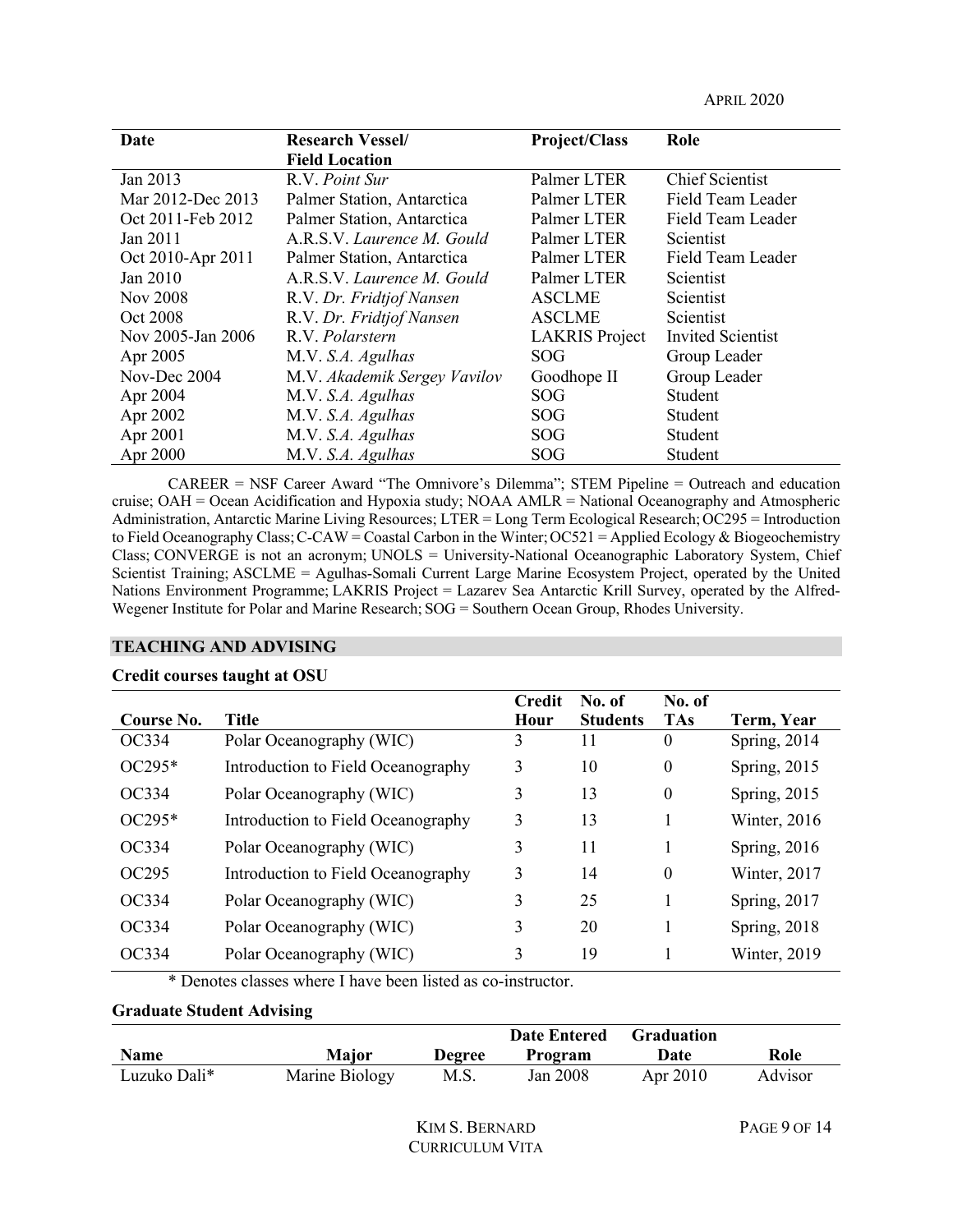APRIL 2020

| Katelyn M. Qualls           | Ocean Ecology &<br>Biogeochemistry | M.S.  | Sep 2015 | Apr 2019 | Advisor    |
|-----------------------------|------------------------------------|-------|----------|----------|------------|
| Kirsten Steinke             | Ocean Ecology &<br>Biogeochemistry | Ph.D. | Sep 2018 | Enrolled | Advisor    |
| Ashley Hann                 | Marine Resource<br>Management      | M.S.  | Sep 2019 | Enrolled | Advisor    |
| Kelsey A. McBeain           | Microbiology                       | M.S.  | Sep 2014 | Dec 2016 | Committee  |
| Stephanie Loredo            | Wildlife Science                   | M.S.  | Sep 2015 | Jun 2018 | Committee  |
| Miram Gleiber               | Integrated<br><b>Biology</b>       | Ph.D. | Sep 2014 | Enrolled | Committee  |
| Dawn R. Barlow              | Wildlife Science                   | M.S.  | Sep 2016 | Jun 2018 | Committee  |
| Jessamyn Johnson            | Ocean Ecology &<br>Biogeochemistry | M.S.  | Sep 2016 | Jun 2019 | Committee  |
| Jack A. Conroy <sup>#</sup> | Marine Science                     | Ph.D. | Sep 2017 | Enrolled | Committee  |
| Madeleine Eckmann           | <b>Fisheries Science</b>           | M.S.  | Sep 2012 | Nov 2014 | <b>GCR</b> |
| Samara Haver                | Wildlife Science                   | M.S.  | Jan 2015 | Jun 2017 | <b>GCR</b> |
| Sheanna Steingass           | Wildlife Science                   | Ph.D. | Mar 2014 | Jun 2018 | <b>GCR</b> |
| Alissa Rickborn             | Integrated<br><b>Biology</b>       | Ph.D. | Sep 2014 | Jun 2019 | <b>GCR</b> |
| <b>Brandon Chasco</b>       | <b>Fisheries Science</b>           | Ph.D. | Jan 2013 | Mar 2019 | <b>GCR</b> |
| <b>Brittany</b>             | <b>Fisheries Science</b>           | Ph.D. | Jan 2015 | Feb 2020 | <b>GCR</b> |
| Schwartzkopf                |                                    |       |          |          |            |

*\*Rhodes University, South Africa;* ⌘*Virginia Institute of Marine Science, College of William and Mary, VA; GCR = Graduate Council Representative*

### **Undergraduate Advising**

| Name               | Major                         | Date                  | <b>Thesis/Program</b> |
|--------------------|-------------------------------|-----------------------|-----------------------|
| Radhika Shah       | Environmental Sciences (HC)   | Fall 2017-Spring 2019 | Honors Thesis         |
| Julia Fontana      | Ocean Sciences                | Spring 2019           | Senior Thesis         |
| Monisha Sugla      | Rutgers University, NJ        | Summer 2016           | <b>REU</b>            |
| Charlie Donahue    | Oregon State University, OR   | Summer 2018           | <b>REU</b>            |
| Jessica O'Loughlin | Oregon State University, OR   | Summer 2018           | <b>REU</b>            |
| Lacey A. Gunther   | <b>Environmental Sciences</b> | Winter-Summer 2015    | URSA-Engage           |
| Radhika Shah       | Environmental Sciences (HC)   | Winter-Spring 2016    | URSA-Engage           |
| Adriana Amrhein    | <b>Environmental Sciences</b> | Winter-Spring 2017    | URSA-Engage           |
| Charlie Donahue    | <b>Biology</b>                | Winter-Spring 2017    | URSA-Engage           |
| Taylor McAlister   | <b>Environmental Sciences</b> | Winter-Spring 2017    | URSA-Engage           |

*REU = Research Experience for Undergraduates, funded by the National Science Foundation; URSA-Engage = Undergraduate Research, Scholarship and the Arts Program at Oregon State University.*

|  |  | <b>Undergraduate Mentorship – Research Volunteers and Interns</b> |
|--|--|-------------------------------------------------------------------|
|  |  |                                                                   |

| Name                | Major                         | Date                        |
|---------------------|-------------------------------|-----------------------------|
| Sean H. Mahaffey    | <b>Earth Sciences</b>         | Summer 2016                 |
| Giovanna Bishop     | Wheaton College               | Summer 2016                 |
| Lacey Gunther       | <b>Environmental Sciences</b> | Fall 2015 - Spring 2017     |
| <b>Sidney Gerst</b> | <b>Environmental Sciences</b> | Winter-Spring 2016          |
| Virginia Pritchard  | Microbiology                  | Fall 2016                   |
| Adriana Amrhein     | <b>Environmental Sciences</b> | Fall 2016                   |
| Shannon Guercio     | <b>Biology</b>                | Fall $2016 -$ Spring $2017$ |
| Pha Truong Phan     | <b>Earth Sciences</b>         | Spring 2017-present         |
|                     | <b>KIM S. BERNARD</b>         | PAGE 10 OF 14               |

CURRICULUM VITA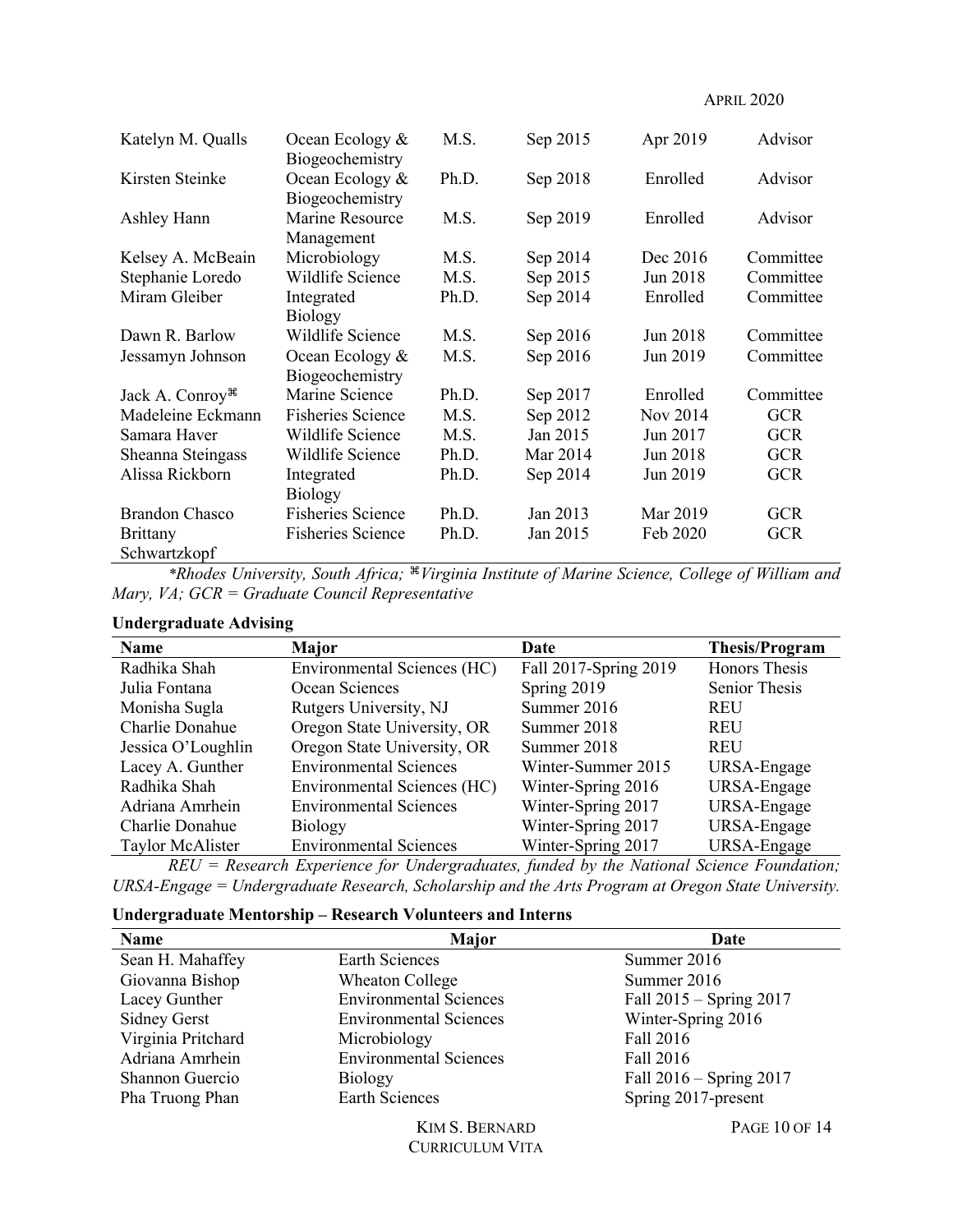| Charlie Donahue |
|-----------------|
|-----------------|

# **WORKSHOPS/SHORT COURSES ATTENDED**

- National Association of Geoscience Teachers (NAGT) Professional Development Traveling Workshops Program. September 2018. Oregon State University, Corvallis, Oregon, USA.
- Scientific Committee for Antarctic Research (SCAR) Krill Action Group. Workshop. July 2018. British Antarctic Survey, Cambridge, United Kingdom. Attended remotely.
- National Center for Faculty Development and Diversity (NCFDD), Faculty Success Program. 2017. On-line 12-week program.
- National Center for Faculty Development and Diversity (NCFDD), Teaching in No Time: How to Prepare for a Stress-Free Semester. 2016. On-line 4-week webinar.
- Oceans Observatory Initiative (OOI) Workshop. 2016. Portland, Oregon, USA.
- COMPASS CEOAS Science Communication Training. 2016. Corvallis, Oregon, USA.
- CONVERGE Project Data Analysis Workshop. 2015. Ruby Habitat Foundation, Montana, USA.
- UNOLS Chief Scientist Training Program. 2014. Moss Landing Marine Laboratories, Moss Landing, California, USA.
- CONVERGE Project Intensive Field Season Planning Workshop. 2014. Lockheed Martin Antarctic Support Contract (ASC) Headquarters, Centennial, Colorado, USA.
- EarthCube Ocean Ecosystem Dynamics Domain End-User Workshop. 2013. Woods Hole Oceanographic Institution, Woods Hole, Massachusetts, USA.
- CONVERGE Project Pilot Field Season Planning Workshop. 2013. Lockheed Martin Antarctic Support Contract (ASC) Headquarters, Centennial, Colorado, USA.

### **SERVICE**

### **UNIVERSITY SERVICE**

- Hiring Committee Member, Position of Marine Superintendent, CEOAS, OSU, September 2018 present.
- Hiring Committee Member, Position of Assistant Professor in Polar Paleoclimatology, CEOAS, OSU, July 2018 – present.
- Chair, Ship Operations Committee, CEOAS, OSU, September 2018 present.
- Ship Operations Committee, CEOAS, OSU, September 2017 August 2018.
- Hiring Committee Member, Opportunity hire for position of Assistant Professor, Senior Research for Dr. Maria Kavanaugh, Ocean Ecology and Biogeochemistry (OEB) – April 2017.
- Assistant Professor Committee for the hiring of Associate Dean of Research and Faculty Advancement – January 2017.
- Promotion and Tenure Committee, CEOAS, OSU, September 2016 June 2017.
- University Honors College Curriculum Committee, OSU, November 2015 October 2017.
- Peer Review of Teaching Committee, CEOAS, OSU, September 2015 June 2016
- Peer Review of Teaching Committee, CEOAS, OSU, September 2014 June 2015.
- Hiring Committee Member, Position of Research Associate, Cooperative Institute for Marine Resources Studies (CIMRS) – December 2013.

#### **SERVICE TO THE PROFESSION**

### **Editorial service**

– Editorial board member for *Nature Scientific Reports*, Nature Publishing Group. May 2016 – July 2018. In this position, I typically had between 2 and 5 manuscripts in circulation at any one time.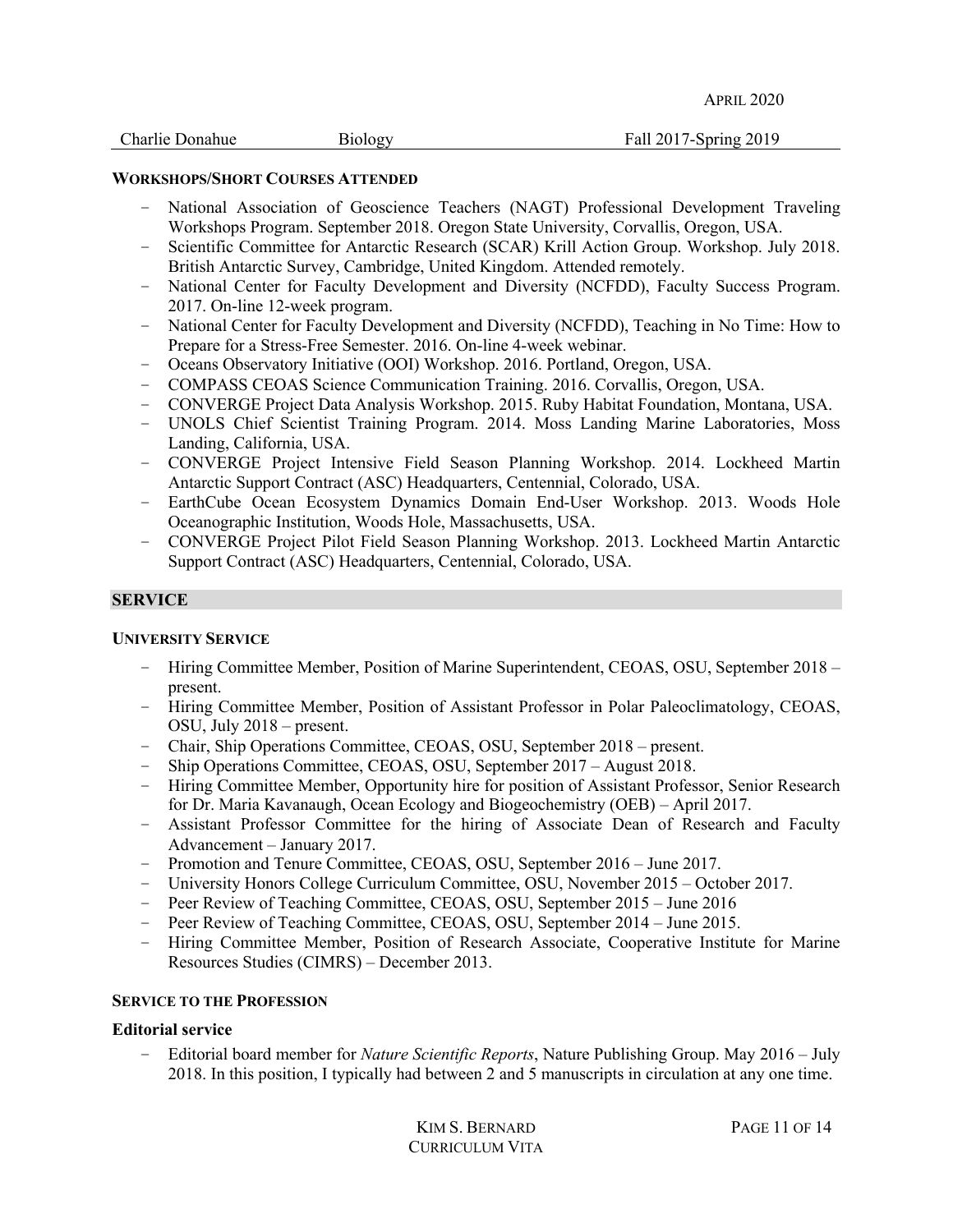### **Journal reviews**

– I conduct manuscript reviews for journals 4-5 times per year. I have reviewed manuscripts for the following journals: Nature Communications Biology, Deep-Sea Research, Hydrobiologia, ICES Journal of Marine Science, Journal of Geophysical Research, Marine Biology, PLOS ONE, Canadian Journal of Zoology, Polar Biology, Progress in Oceanography, South African Journal of Science

### **Proposal reviews**

- NSF OPP Antarctic Organisms & Ecosystems, 2019 (1 proposal)
- NSF OPP Polar Special Initiatives, 2018 (1 proposal)
- NSF GEO Arctic Research, 2017 (1 proposal)
- NSF GEO Biological Oceanography, 2016 (1 proposal)
- British Natural Environment Research Council, 2014 (1 proposal)
- South African National Antarctic Program, 2010 (2 proposals)

### **Other reviews**

– South African National Research Foundation Competitive Program for Rated Researchers Reviewer, 2010.

### **Conference leadership**

– Invited Session Co-Convener, *ICES/PICES 6th Zooplankton Production Symposium*. Session 7: Zooplankton in High Latitudes. Bergen, Norway. May 9-13, 2016.

### **Advisory committees**

- Subcommittee of the NSF Office of Polar Programs (OPP) Advisory Committee on the U.S. Antarctic Program's Research Vessel Procurement, June 2018 – August 2019.

#### **International committees**

- SCAR (Scientific Committee for Antarctic Research) Krill Action Group, Executive member, July  $2018$  – present.

### **Panel participation**

- NSF Office for Polar Programs, 2018.
- LTER Digital Education Library Review Camp, 2013.
- Eastern Cape Marine and Coastal Research and Management (ECRAM) Assessment Panels for the Marine Living Resources Fund, 2008-2009.
- Society, Ecosystems and Change (SEAChange) Advisory Panel for the National Research Foundation (NRF, South Africa), 2007.

#### **SERVICE TO THE PUBLIC (PROFESSIONALLY RELATED)**

#### **Selected Outreach Events and Presentations (since 2011)**

- R/V *Oceanus* Open Day, Portland, OR (September 2018). I participated in a 2-day outreach and education event aboard the R/V *Oceanus*. The aim of the event was to highlight oceanographic research as an important STEM field, to engage high school students in the field of oceanography. During this event, I gave 42 10-minute presentations to middle and high school students and their teachers.
- R/V *Oceanus* STEM Pipeline Research Cruise (September 2018). I participated in a 4-day educational research cruise aimed at immersing students and teachers from local high schools as well as students from local community colleges in sea-going oceanographic research.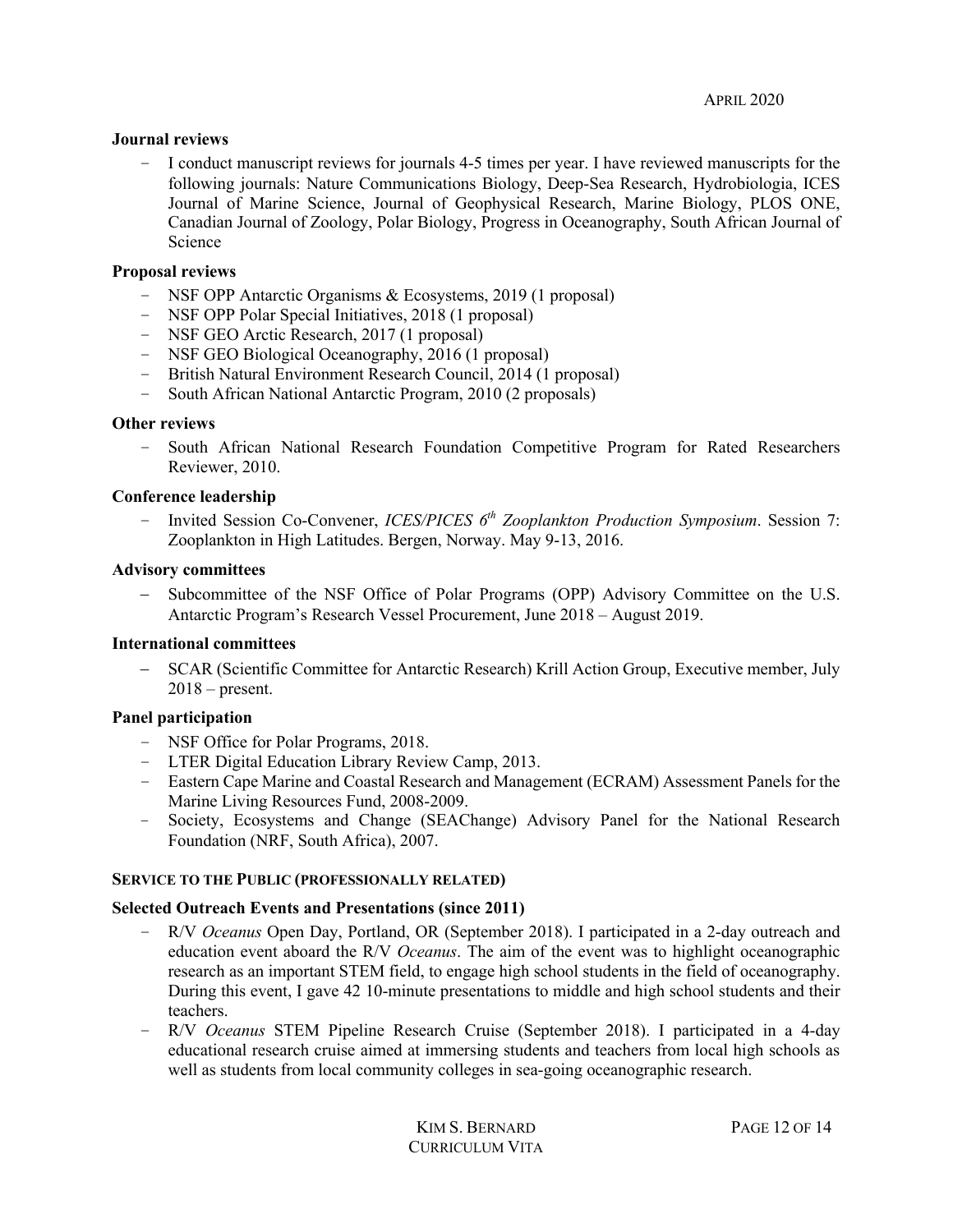- National Ocean Science Bowl, Career Night (April 2017). Career mentor, talking about my research and career path with high school students from across the United States. Corvallis, OR.
- A Call to Life: Variations on a Theme of Extinction So Much Worth Saving (April 2017). One of five scientists in a panel talking about the organisms we study as part of Oregon State University's SPARK program in the School of Arts and Communication. Corvallis, OR.
- Project CONVERGE Teacher Workshop (August 2014). "Following the Food". Rutgers University, NJ.
- Abercrombe & Kent Gift Acceptance Seminar (December 2012). "Palmer Antarctica Long-Term Ecological Research Project: Looking back in time through marine ecosystem space". M.V. Le Boreal, near Palmer Station, Antarctica.
- SciFestAfrica, Invited speaker (March 2012). "Antarctica: Notes from the bottom of the world". Supported by the South African Department for Science and Technology as part of the Youth into Science Strategy. Grahamstown, South Africa.
- Boston Museum of Science, Live Video Broadcast (January 2012). Speaking to visitors of the museum about the ecosystem of the Western Antarctic Peninsula and how climate change is impacting it. Live broadcast from Palmer Station, Antarctica.
- Abercrombe & Kent Gift Acceptance Seminar (December 2011). "Palmer Antarctica Long-Term Ecological Research Project: Looking back in time through marine ecosystem space". M.V. Le Boreal, near Palmer Station, Antarctica.
- Society of Environmental Journalists 21st Conference (October 2011). Live video broadcast from Palmer Station, Antarctica during the conference opening ceremony. Discussed climate change in the Western Antarctic Peninsula. Live broadcast from Palmer Station, Antarctica.
- Virginia Institute of Marine Science (VIMS) Marine Science Day (May 2011). Zooplankton Ecology Laboratory exhibit and demonstrations. Gloucester Point, VA.
- TedX Pura Vida, Costa Rica (February 2011). Live video broadcast from Palmer Station, Antarctica. Discussed research being conducted at Palmer Station as part of the Palmer Antarctic Long-Term Ecological Research project and the impacts of climate change in the region. Live broadcast from Palmer Station, Antarctica.

# **Selected Media Releases**

- *Oregon Public Broadcasting's Think Out Loud* "Winter solstice in Antarctica", by Sage Van Wing, with radio host Dave Miller. June 20, 2019.
- *IFL Science* "Meet the All-Women Expedition Team About to Spend Winter in Antarctica", by Kristy Hamilton, April 2019.
- *Oregon Public Broadcasting's Think Out Loud* "Oregon researchers will spend winter in Antarctica", by Sage Van Wing, with radio host Dave Miller. March 21, 2019.
- *Terra* "Going in for the krill", by Mark Floyd, Fall 2017.
- *Elements* "A Time to Krill", by Abby Metzger, Spring 2017.
- *The Antarctic Sun* "Converging factors: New project to use radar array to determine how ocean currents affect food web", by Peter Rejcek, May 9, 2014.
- *Popular Mechanics* "Science on Ice: What It's Like to Live and Work in Antarctica", by Jennifer Bogo, February 20, 2012.
- *New York Times* "Team Tracks a Food Supply at the End of the World", by Susan Moran, March 12, 2012.
- *Nature News Blog* "Research Trip to the Antarctic: Antarctic krillers", by Jane Qiu, December 15, 2010.